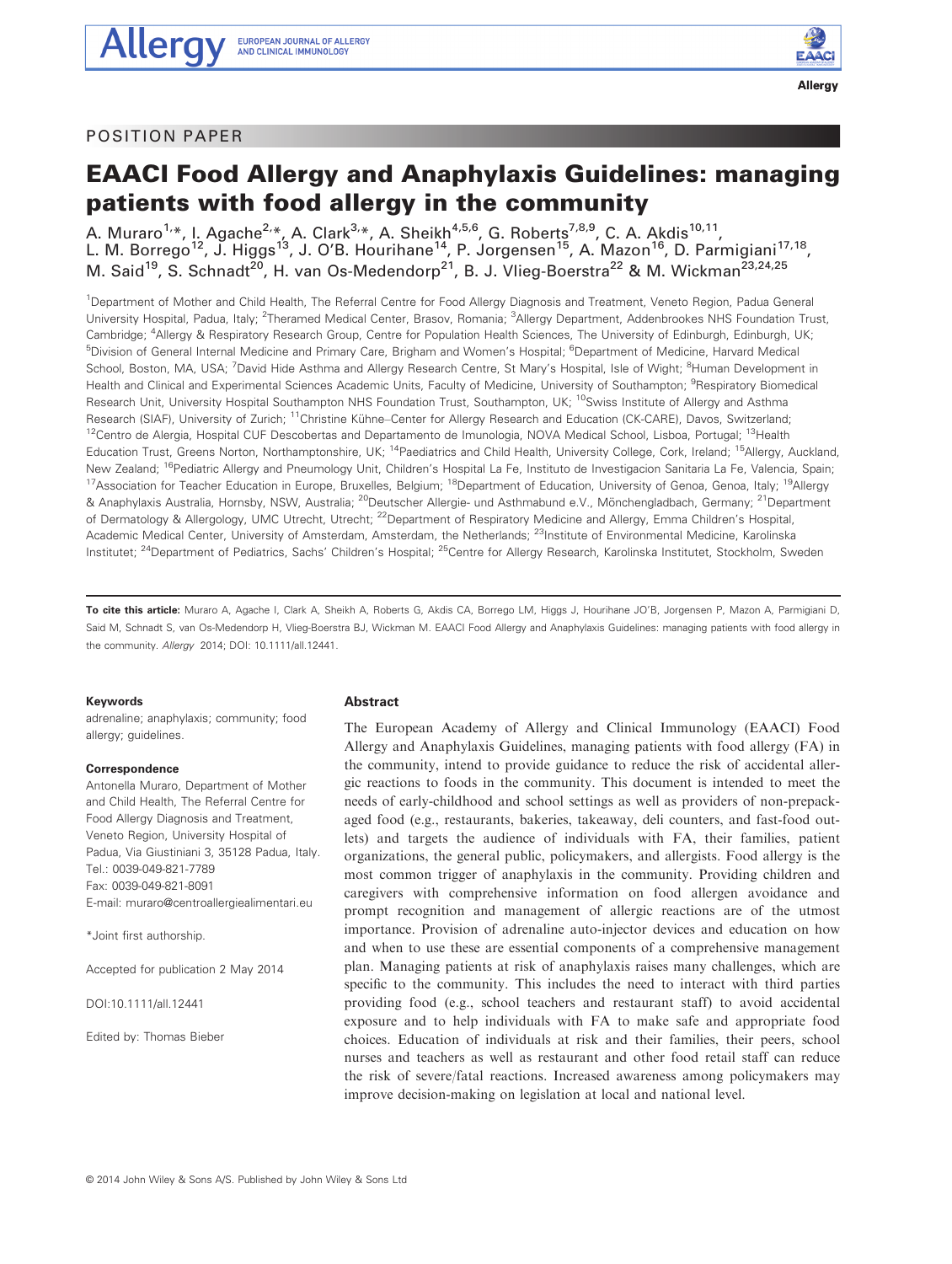Food allergy (FA) reactions commonly occur outside the home (1) (Box 1). This section of EAACI Food Allergy and Anaphylaxis Guidelines is intended to provide guidance to all stakeholders in order to reduce the risk of accidental allergic reactions to foods in the community. This guideline is therefore intended to assist those working in school and early-childhood settings (e.g., kindergarten) as well as providers of non-prepackaged food (e.g., restaurants, bakeries, takeaway, deli counters, and fast-food outlets). Furthermore, we hope that it will help children with FA, their families, schools, and their specialist and nonspecialist healthcare providers (Table 1). This guideline has been prepared by EAACI's Taskforce on Community and builds on the previous EAACI Position Paper on Management of the Allergic Child at School (2). Details on the production of these guidelines, the approaches used, and the involvement of experts and stakeholders are summarized in the Data S1 and Table S1.

## Why the community is important

Food allergy is a common and increasing problem (3, 4) with the main burden occurring in childhood (5). In Europe, at

Table 1 Target audience

least 25% of school-age children live with allergic disease and FA affects up to 4–7% of primary school children (6). The estimate will vary depending on point or lifetime prevalence and whether this is self-reported, based on oral food challenge, or based on other methods. The pooled lifetime and point prevalence of self-reported food allergy (FA) were 17.3% (95% CI: 17.0–17.6) and 5.9% (95% CI: 5.7–6.1), respectively. The point prevalence of sensitization to ≥1 food as assessed by specific IgE was  $10.1\%$  (95% CI: 9.4–10.8) and skin prick test 2.7% (95% CI: 2.4–3.0), food challenge positivity 0.9% (95% CI: 0.8–1.1).

Food allergy, particularly to peanuts, tree nuts, egg, and milk, is the leading cause of anaphylaxis (7–10). Allergen avoidance education is often targeted at avoidance within the home, with less emphasis on how to avoid community exposure. Anaphylaxis often presents at home, and this is an important situation to manage (1). However, there is also significant risk from community exposure (1). The most common location for anaphylaxis to occur in the community is the school or kindergarten, accounting for 16–22% of reactions (11–16). Between  $10\%$  and  $18\%$  of FA or anaphylaxis reactions occur at school (1, 17). In a UK survey, 61% of schools had at least one child at risk of anaphylaxis

| Children with food allergy and their caregivers                                       |
|---------------------------------------------------------------------------------------|
| Healthcare providers                                                                  |
| Food service staff and managers from settings at risk for allergic reactions to foods |
| Early childhood staff and managers                                                    |
| School principals, teachers, school staff and volunteers                              |
| Patient organizations                                                                 |
| Government and policy makers                                                          |

| <b>Box 1:</b> Key terms                   |                                                                                                                                                                                                                                                                                                                         |
|-------------------------------------------|-------------------------------------------------------------------------------------------------------------------------------------------------------------------------------------------------------------------------------------------------------------------------------------------------------------------------|
| Food allergy                              | An adverse reaction to food triggered by an immunological mechanism, involving specific IgE (IgE-<br>mediated) or cell-mediated mechanisms (non-IqE-mediated) or both IqE-and cell-mediated<br>mechanisms (mixed IgE-and non-IgE-mediated)<br>Food allergy is a subgroup of food hypersensitivity reactions             |
| Anaphylaxis                               | 'Severe, life-threatening generalized or systemic hypersensitivity reaction' (89), which is characterized<br>by being rapid in onset with life-threatening airway, breathing or circulatory problems, usually<br>associated with skin and mucosal changes                                                               |
| Adrenaline (epinephrine)                  | Drug with combined alpha- and beta-agonist causing peripheral vasoconstriction (reversing<br>hypotension and mucosal edema), increased rate and force of cardiac contractions (reversing<br>hypotension), reversal of bronchoconstriction, and reduction in release of inflammatory mediators in<br>case of anaphylaxis |
| Adrenaline auto-injectors                 | Devices that patients, caregivers, or professionals can be trained to use to give a predefined dose of<br>intramuscular adrenaline                                                                                                                                                                                      |
| Personalized emergency<br>management plan | A written plan tailored to the individual patient's clinical characteristics of reaction, to be implemented<br>when a reaction occurs                                                                                                                                                                                   |

#### **Abbreviations**

AAI, adrenaline auto-injector; AGREE II, Appraisal of Guidelines for Research and Evaluation; EAACI, European Academy of Allergy and Clinical Immunology; FA, food allergy; NSAID, nonsteroidal anti-inflammatory drugs; PCP, personalized care plan; PEMP, personalized emergency management plan; QoL, quality of life; UK, United Kingdom; US, United States.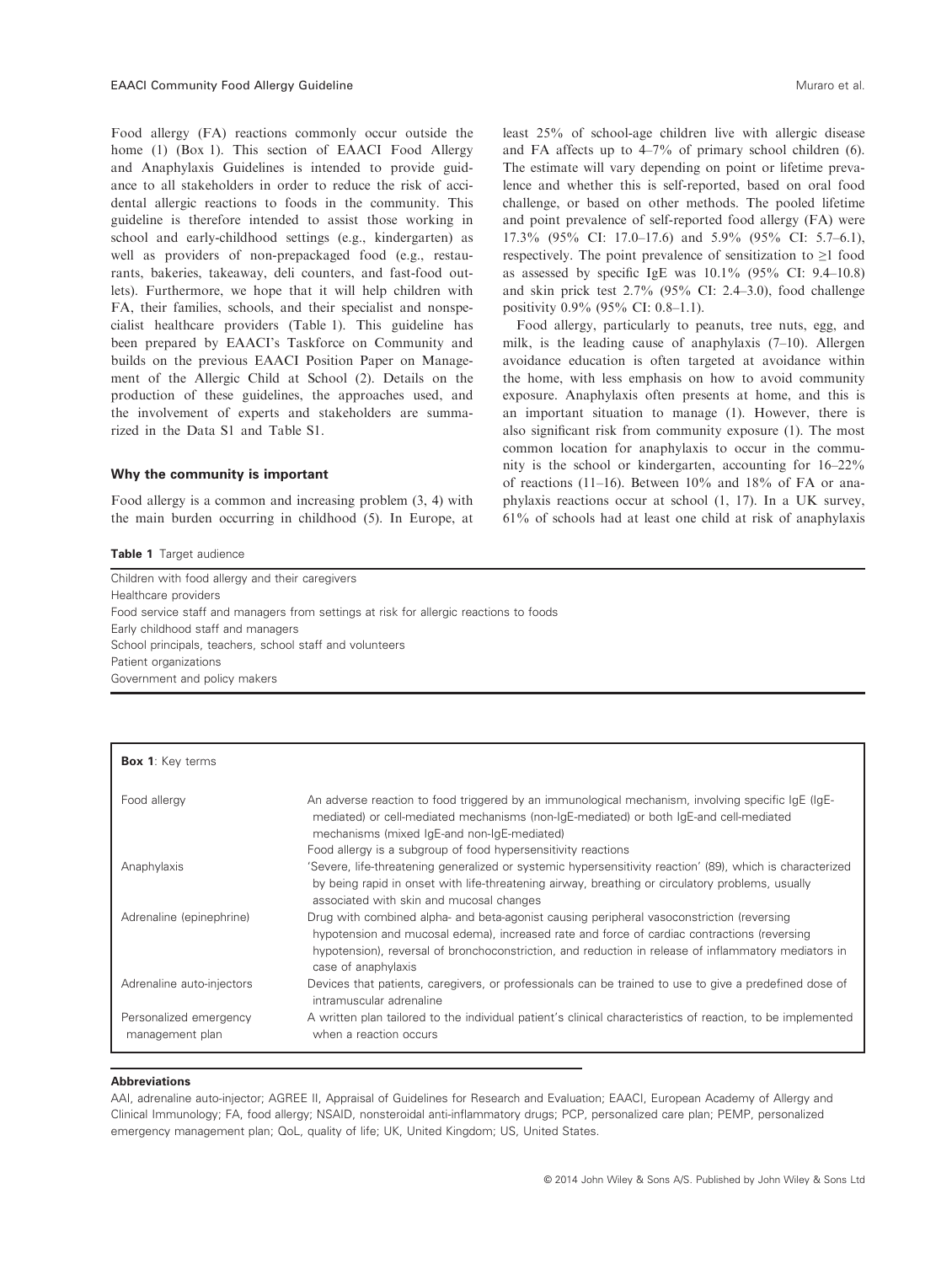(i.e., had a reported history of anaphylaxis or carried an adrenaline auto-injector (AAI)) (18). Reactions also occur in a wide variety of other community locations including restaurants, sports fields, beaches, and gymnasiums (14). Fatalities due to FA are equally likely to occur at home or in community locations such as a restaurant/takeaway (19), friend's home, school/nursery (20–24), camp, and work (25, 26).

The management of food-allergic children should therefore aim also to protect against the risk of allergen exposure outside the home. Avoidance of community reactions depends on complex factors and interaction with third parties providing food (e.g., schools) when parents are not present. Anaphylaxis is more common in adolescents and young adults, at an age when they begin to take over responsibility for making food choices outside the home (27) and carrying emergency medication (28–31). Improved education of individuals at risk and their families, peers, school staff, and restaurant and other food service staff about reducing risk can help to prevent fatalities (11). Increased awareness of policymakers may improve care at local and national levels. A harmonized legislation is urgently required for the availability and administration of adrenaline at school as well as for educational multidisciplinary programs aimed at general practitioners and targeting the family as a whole, the restaurant, canteen, and school staff (32).

## Families, caregivers, and the allergist

Families of food-allergic children require guidance on managing this potentially long-lasting condition, balancing safety against social and emotional restrictions. Equal weight should be given to protecting children against community and home reactions. Parents and caregivers have primary responsibility for coordinating care for their children. As children reach adolescence, they begin to make food choices by themselves outside the home and take responsibility for carrying their own emergency medication. This coincides with the time of life where severe reactions and deaths due to anaphylaxis become more common. Education should be focused on providing a comprehensive package of age-appropriate avoidance, advice, provision and training in how and when to use emergency medication.

The first principle is correct diagnosis of the allergy by clinical history, serum-specific IgE and skin prick testing and challenge, if necessary, to identify relevant trigger and tolerated foods (33, 34). The allergist and/or the dietitian should provide comprehensive advice on allergenic foods to be avoided, interpretation of food allergen labeling (including precautionary labeling), and identification of potential sources of cross-contamination. Patients and their families should be advised of the common pitfalls and situations where accidental reactions are particularly frequent or severe, and contingencies for these situations should be discussed. Advice should include guidance for relevant community-specific situations, for example, how to manage FA with reference to school meals, school camps, or social gatherings. Management should also focus on good control of coexisting asthma. Other allergic conditions such as eczema and allergic rhinitis should also be addressed.

The use of comprehensive personalized emergency management plans (PEMPs) is associated with a decreasing frequency of severe reactions following their implementation (26, 35). Regular follow-up is an essential part of any management plan. The ability of parents to assess the risk and manage their child's condition is highly dependent on their own knowledge, attitudes, and beliefs about FA (5). Not surprisingly, misconceptions are held about prevalence and triggers. Also, many families report an adverse effect of the FA on their personal relationships, with some experiencing outright hostility from others when trying to accommodate their child's FA (36).

Provision of AAI devices to those at risk of anaphylaxis is an essential part of the comprehensive PEMP. Indications for provision of AAIs are discussed in detail in the Anaphylaxis guideline (37). Some reports are a warning indication of AAI actual use, in comparison with AAI prescription. According to the Health Council of the Netherlands, 1450– 1700 children in the Netherlands are prescribed an AAI device yearly, with 50–75% of children having two devices, one on their person and one stored at day care or school (38). However, an alarming under-prescription of AAI was reported in school-going adolescents: Although the autoinjector was indicated in 3.0%, only 0.09% of the adolescent evaluated owned a device (39). In a study of children from 14 allergy clinics throughout UK, only 16.7% used their prescribed AAI during anaphylaxis (40). These data emphasize the importance of repeated education and assessment of the knowledge on how and when to use of AAI devices (37).

Education is clearly important. Factors associated with greater knowledge are a prior practical demonstration, consultation with an allergy specialist rather than a general physician, and independently seeking additional information from a patient organization (41). Factors correlating with confidence to administer auto-injectors are prior administration, regular training, and empowerment by healthcare professionals to manage a severe allergic reaction (42).

# **School**

Food allergy is a common health issue in the school setting (43, 44). Food-allergic children will be exposed to food ingestion when out of their parents' direct care and require proper management of the adrenaline administration. All schools should therefore have a policy to protect such children. The reality is that many facilities are poorly prepared to protect students. Essential components of policies for the prevention of food allergen exposure are missing (1, 45), teachers have poor knowledge of anaphylaxis triggers, symptoms, and AAIs (16, 46–48), and PEMPs are not currently consistently provided for the majority of students with FA (16).

In one series of food-allergic school children, only 54% had a PEMP, 72% an AAI, and 60% a complete emergency kit (49, 50). Where PEMPs are provided, studies have shown that up to two-thirds of patients and caregivers are unable to administer AAI devices, or even have them available (50).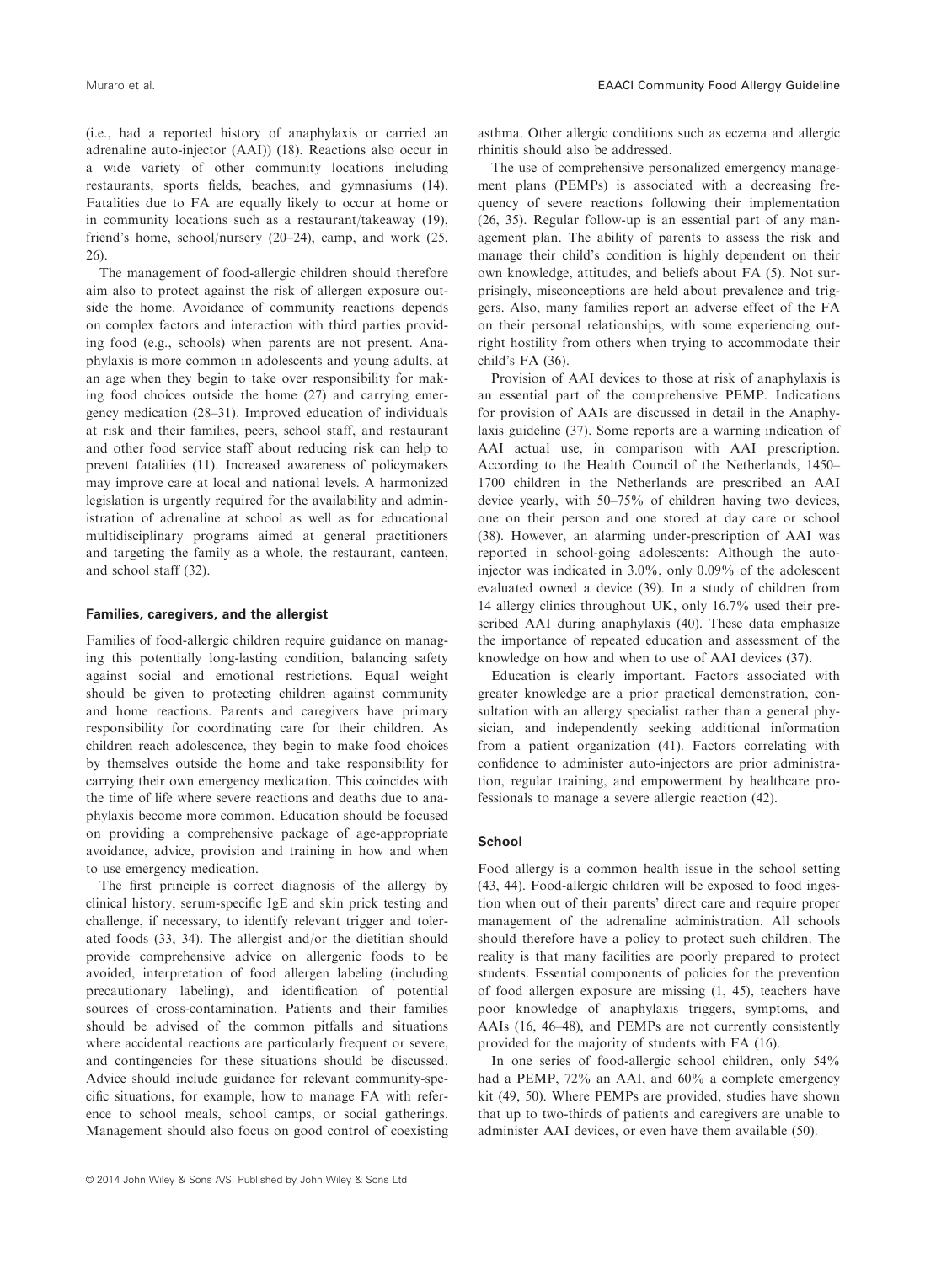In a study on a large university campus, only 6.6% of foodallergic students reported always carrying an AAI; in addition, only 39.7% avoided a self-identified food allergen (46).

The goals in school are to create a network of support and a self-sustaining environment of awareness that reduces the likelihood of reactions and enables staff to recognize and treat emergencies. The ideal approach is for schools to develop a formal policy, with the aim of achieving these goals, which is informed by the available expertise.

The school principal should take overall responsibility for provision and delivery of the policy. Early liaison with local expertise such as allergists, pediatricians, allergy nurses, and patient organizations is essential to the implementation of a well-informed, comprehensive policy. There may be significant barriers to be overcome in this regard as 'education' and 'health' are often governed by different municipal governmental bodies. Therefore, fostering a cooperative partnership between doctors, community nurses, dietitians, parents, and the school community is essential (48).

A named person should be responsible for development of management plans for individual children. This should ideally be a school nurse, but if not available, then another appropriately trained individual (e.g., teacher) could be identified. There may be no such person, in which case the principal is encouraged to seek help in training staff using suitable allergy resources (Box 2). All staff are responsible for implementation of the policy.

Teachers and school staff responsible for student supervision should be properly instructed to recognize the onset of an allergic reaction, including anaphylaxis, and know how and when to get help. In many schools, there is a lack of full-time school nurses, and teachers feel overwhelmed when the responsibility is placed upon them to take care of foodallergic children. It is imperative that teachers receive a comprehensive and practical educational program on food allergies whether a school nurse is available or not.

Ideally, school nurses should play a key role in coordinating management of students with food allergies. It is essential that they themselves have received sufficient training in FA. These school nurses can then train the entire school staff. A train-the-trainer anaphylaxis education program providing school nurses with curriculum, lesson plans, teaching-learning

Box 2: Suggested source of expertise for help in developing policy and training staff

- Pediatric allergist.
- Pediatrician.
- Allergy nurse.
- Allergy-trained school nurse.
- National or local allergy patient organization.
- Expert patient/parent.
- Online resources.

activities, and resources for anaphylaxis education of all school staff has been suggested in Europe (and the US) through patient organizations (51, 52). (http://www.anaphylaxis.org.uk/).

The nominated individual should adapt the PEMP for each student. Parents need to be included in discussions on school management (including PEMPs) as they are well practiced in managing their child's FA by the time they reach school age. When school staff and parents cannot agree on an important issue, it can be taken to the specialist.

Another important component of the policy is to have systems in place to identify food-allergic children to school staff, especially catering or new/temporary staff. Any food provided by the school should have clear allergen labeling; menus including allergen information should be available to the families in advance. Appropriate food handling procedures should be put in place to minimize the risk of crosscontamination. A general 'allergen-ban' in isolation is inadequate, falling short of a 'whole school management' approach to instill allergy awareness throughout the school. Measures in line with these approach include: making sure that the child cannot be in contact with other children having allergenic foods, for example by having a teacher sitting in between the child and the other children; cleaning faces, hands, and the floor after meals; making sure that the allergic child has his/her own treats.

Bullying, teasing, and harassment of children with FA together with denial of their condition is also be frequently encountered (53, 54). Policies should be structured around ethical principles of confidentiality (where appropriate), fairness, avoiding stigmatization, and empowerment of those affected (55).

Primary and secondary/tertiary school policies should differ in order to reflect the needs and developmental level of their students. Primary school children tend to be in a more protective environment. In secondary schools, pupils should be supported in becoming more responsible for their allergies. During the teenage years, adolescents should be positively encouraged to self-manage their condition while still in a 'semi-protected' environment, in preparation for adulthood (56, 57). An 'adolescent-centered' approach empowers secondary pupils in a process that is meaningful and relevant to their lives (58).

Secondary schools should educate the peers of students with FA in good practice, risk awareness, and management of emergencies. This may help counteract the ignorance, stigma, and bullying associated with allergies.

Prompt administration of adrenaline is the first-line treatment for anaphylaxis. Scheduled checks for the availability of AAIs are essential, to identify AAI expiry and ensure timely replacement, in liaison with the family (59). Quick and easy access to adrenaline is also an issue since in many cases the device is stored in a remote office causing a delay. School policy should specify a protocol to bring the device to the student promptly during an emergency. Storage in the class or cafeteria or other unlocked and easily accessible locations is recommended for primary school students. As soon as the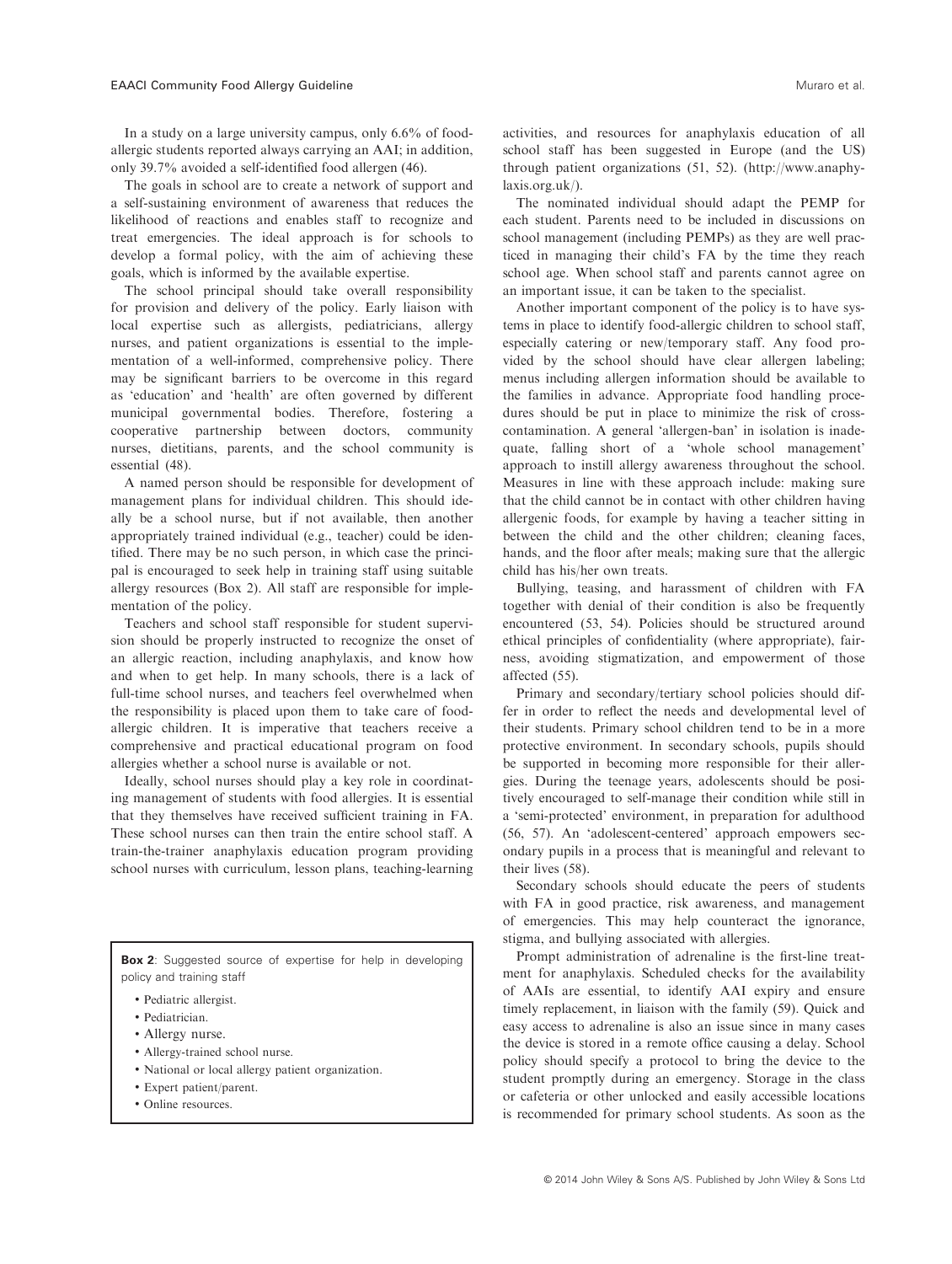student achieves a proper level of maturity, they can be encouraged to self-carry the device.

Adrenaline auto-injectors are not always subsidized by public health insurance, limiting their availability (60). In such cases, government support for reimbursement of AAIs in low-income households is desirable. Some US and Australian, though not European, legislatures are now permitting the patient nonspecific availability of AAIs in schools, which may address this issue of children and adolescents having to always carry their own AAIs. However, students will still need to carry their own AAI to protect them from the effects of food sharing and food accidents on the way to and from school (Box 3).

# Providers of non-prepacked foods

Restaurants and other food establishments, such as bakeries, takeaways, deli counters, and fast-food outlets, pose a number of potential dangers for individuals with FA, particularly due to cross-contamination and unexpected ingredients.

A telephone survey of US patients who suffered reactions to peanut and tree nut in restaurants, bakeries, and shops showed that only 45% with previously diagnosed FA notified the establishment of their allergy. In the remainder of cases, reported reactions resulted from ingestion of food not intended for them, ingestion of food selected from buffet/ food bars, or skin or inhalational contact (e.g., residual food on tables; peanut shells covering floors; being within a meter of the cooking of the food). For 78% of all reported reactions, someone in the establishment knew that the food contained the allergen as an ingredient. In 50% of these incidents, the food item was 'hidden' (e.g., in sauces and dressings). In 22% cases, exposures were reported from contamination caused primarily by shared cooking or serving supplies (61).

Social considerations such as peer pressure, embarrassment, stigma, alcohol ingestion, choice, and spontaneity may hamper a parent or adolescent's ability to apply appropriate avoidance behavior (62). The individual or family should clearly state the allergy (ies) to the provider on each occasion and if possible should preview the menu online. This should be repeated on every visit to take account of change in recipes or staff. The food providers have a responsibility to provide clear, comprehensive information on potential allergenic ingredients so the individual/family can make an informed decision about food consumption. Where the risk is unknown, this should also be stated, and the restaurant should be avoided.

At present, current food allergen legislation requires any of the 14 EU regulatory allergens, where used as ingredient, to be clearly declared within the ingredients list of prepacked foods (63). From December 2014, the Food Information for Consumers Regulation (EU Regulation No. 1169/2011) will also require businesses selling food sold non-prepacked to provide information about allergenic ingredients deliberately used in the food they serve to consumers. The allergens that have to be declared are mentioned in the Annex II of the Regulation. They include most of the major allergens, but

not every food allergen. There are examples of voluntary best practice advice for such businesses (64).

Food preparation and handling techniques in catering establishments can increase the risk of a food-allergic reaction due to the possibility of cross-contamination. The frequency of accidental allergic reactions as a result of cross-contamination in food establishments is unknown, although it is frequently encountered in clinical practice. Ignorance of the ingredients in a recipe by serving staff also poses significant risk (65). Good communication between staff preparing food and front-of-house serving staff is essential to prevent this.

Some food-allergic individuals can react to ingestion of trace levels of the offending food, although highly variable ranges of threshold doses exist. The magnitude of the risk depends, among other factors, on the dose of exposure to cross-contaminated foods and the individual's threshold dose (66). Other cofactors at the time of the reaction such as poor asthma control, increasing age, type of food allergen, exercise, infection, menstruation, food additives, NSAIDs, and alcohol use may contribute to severity (66–69). One study showed that for peanut allergy, threshold levels decreased with increasing age and increasing sIgE (70). However, in most fatal reactions, the allergen was an ingredient in the food and not due to cross-contamination, and in most cases, the adrenaline was not available or not administered (11, 71). Insufficient threshold dose information within the food-allergic population restricts the advice on levels of unintended allergenic foods. In two challenge studies, for example, a low threshold did not correlate with severity of reported accidental reactions (67).

The need for more training for restaurant staff and consumer caution on staff knowledge gaps remains high. Studies from the USA and the UK of an assortment of staff from a wide variety of restaurants and fast-food outlets suggest a high degree of confidence, but a low level of knowledge and a desire for further training (72–74).

Traveling abroad may be perceived as potential risky situation for severe food-allergic reactions. Difficulties with airlines or restaurants are frequently quoted (74). The quality of data from studies reporting reactions on airplanes is poor also due to reluctance in survey response (75); however, the data suggest that a small number of reactions occur in this context, some of which are severe. Airline companies show inconsistency, for example, regarding provision of peanuts on board aircraft and requests for special assistance (76–80). Allergic reactions constituted only 2.2% of medical emergencies during commercial passenger flights in the USA (81).

In the survey performed by Greenhawt et al., although 76% of food-allergic patients reported carrying an AAI on a flight, only 10.6% of these individuals used their device, and overall, only 10% received adrenaline (from the auto-injector or via syringe) as treatment. Despite the reaction, 52.4% reported not making any changes in their behavior. However, some protective behavior was reported by the other half: 25.7% reported that they no longer consume food served on board, 23.8% now clean their personal seating area, and 20% request a peanut- or tree-nut-free flight. Twelve percent reported no longer flying commercially as a result of this reaction (78).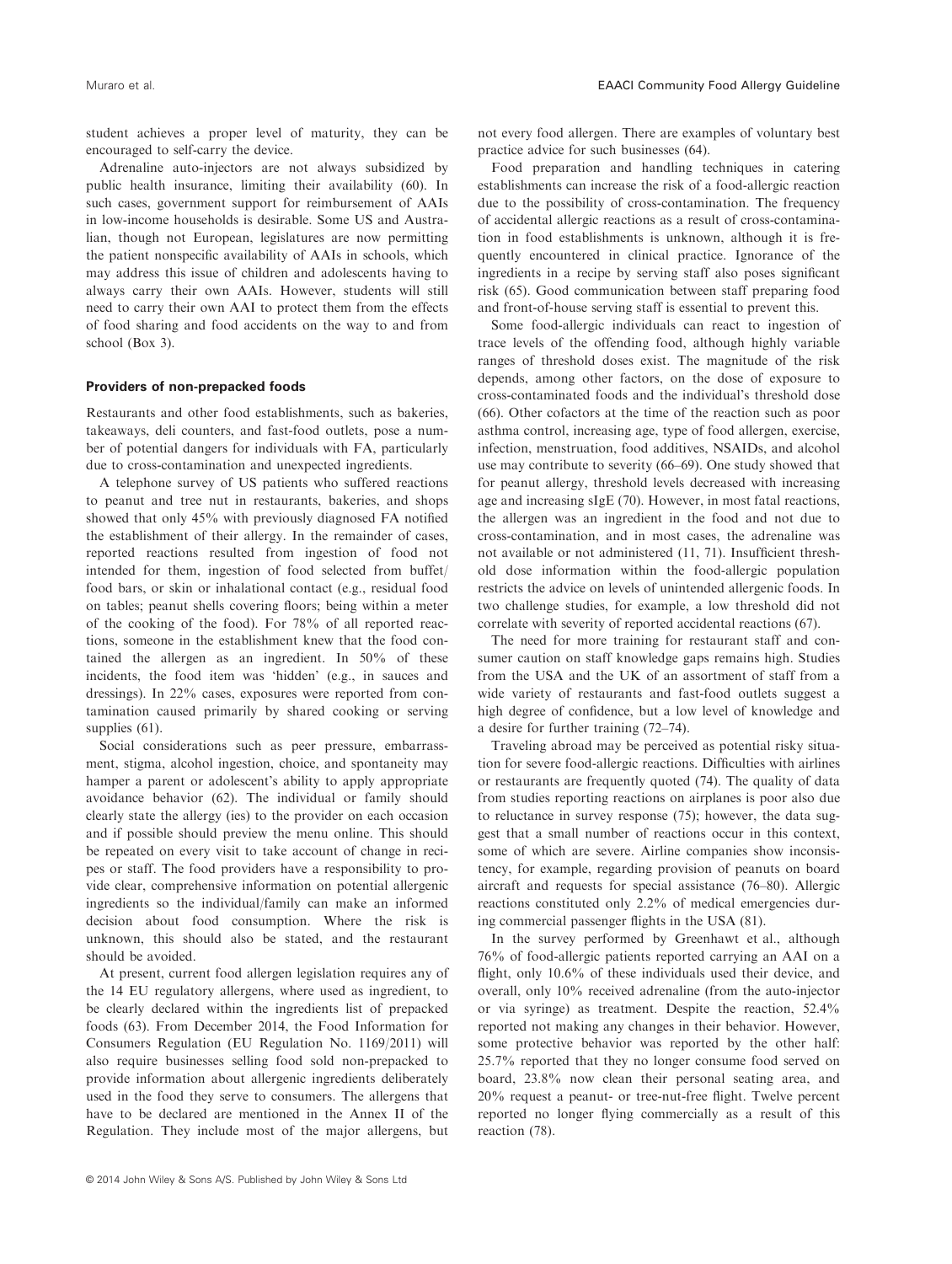$\mathsf{r}$ 

|                                                                                                                                                                                                                                       | Evidence | Grade | Key                 |
|---------------------------------------------------------------------------------------------------------------------------------------------------------------------------------------------------------------------------------------|----------|-------|---------------------|
| Recommendation                                                                                                                                                                                                                        | level    |       | references          |
| The individual/family                                                                                                                                                                                                                 |          |       |                     |
| Implement allergen prevention strategies recommended by the allergist, nurse and dietitian both<br>within the home and the wider community                                                                                            | $\vee$   | D     | Expert<br>consensus |
| For children, inform the school/early-years settings of the<br>allergy and provide them with a food allergy (FA) management plan from the allergist                                                                                   | $\vee$   | D     | Expert<br>consensus |
| Keep regular follow-up with the allergist and school nurse and dietitian and forward new copies<br>of treatment plans to the school as they are updated                                                                               | $\vee$   | D     | Expert<br>consensus |
| Monitor medication expiry dates and replace adrenaline auto-injectors (AAIs) as required                                                                                                                                              | $\vee$   | D     | Expert<br>consensus |
| The allergist (allergy specialist or other healthcare professional with the appropriate training and<br>competency)                                                                                                                   |          |       |                     |
| Provide a comprehensive FA management plan incorporating the following features: diagnosis,<br>risk assessment, allergen avoidance advice, provision and training in emergency medication,<br>including AAIs                          | $\vee$   | D     | Expert<br>consensus |
| Provide a written management plan incorporating relevant allergen avoidance advice and use of<br>emergency medication. This should be passed to the school to form a basis for the<br>personalized care plan (PCP)                    | $\vee$   | D     | Expert<br>consensus |
| Liaise with educational services (for children) to develop/maintain a comprehensive school allergy<br>policy and individual PCPs<br>Schools: recommendations                                                                          | $\vee$   | D     | Expert<br>consensus |
| The school principal should develop a comprehensive school policy for allergy aware<br>management and a staff member should be identified to coordinate allergy care and liaise with<br>local allergy services                        | IV       | D     | Expert<br>opinion   |
| The school should identify all children with FA in its care, and each should have a PCP. The care<br>plan should clearly state which foods are to be avoided and what action is to be taken in the<br>event of an accidental reaction | IV       | D     | Expert<br>opinion   |
| The school should engage with local allergy specialists to provide input into PCPs, training staff<br>on food allergen avoidance, and how to treat reactions                                                                          | IV       | D     | Expert<br>opinion   |
| The school should store emergency medication for each child as recommended by the allergist.<br>Medication should be readily available                                                                                                | IV       | D     | Expert<br>opinion   |
| Allergy awareness should be applied to cooking and handling of food anywhere in the school                                                                                                                                            | IV       | D     | Expert<br>opinion   |
| The scope of the comprehensive school policy should extend to school trips, exchanges and<br>excursions                                                                                                                               | IV       | D     | Expert<br>opinion   |
| Suppliers and providers of nonpackaged foods<br>Seek training and obtain competency in serving customers who have FA                                                                                                                  | IV       | D     | Expert<br>opinion   |
| Implement policy and procedures to reduce cross-contamination                                                                                                                                                                         | IV       | D     | Expert<br>opinion   |
| Provide information to customers about food allergen content or possible cross-contamination                                                                                                                                          | IV       | D     | Expert<br>opinion   |

The approach to eating on an aircraft should be the same as that for any restaurant, ensuring the cabin staff are aware of the allergy (preferably inform the airline before the flight and the cabin staff on the day), and the contents of any meal served during the flight should be carefully checked. Emergency medication should be carried in the aircraft cabin and not packed into the luggage hold.

At the destination, individuals can use a variety of strategies to remain safe including visiting familiar environments, carrying allergy information cards in the host language, and possibly preparing their own food (82). They should also carry a sufficient supply of emergency medication, bearing in mind it may be difficult to replace, and be prepared to use it.

# General public

The general public plays a significant role in the well-being of individuals with FA. The emergence of FA as a significant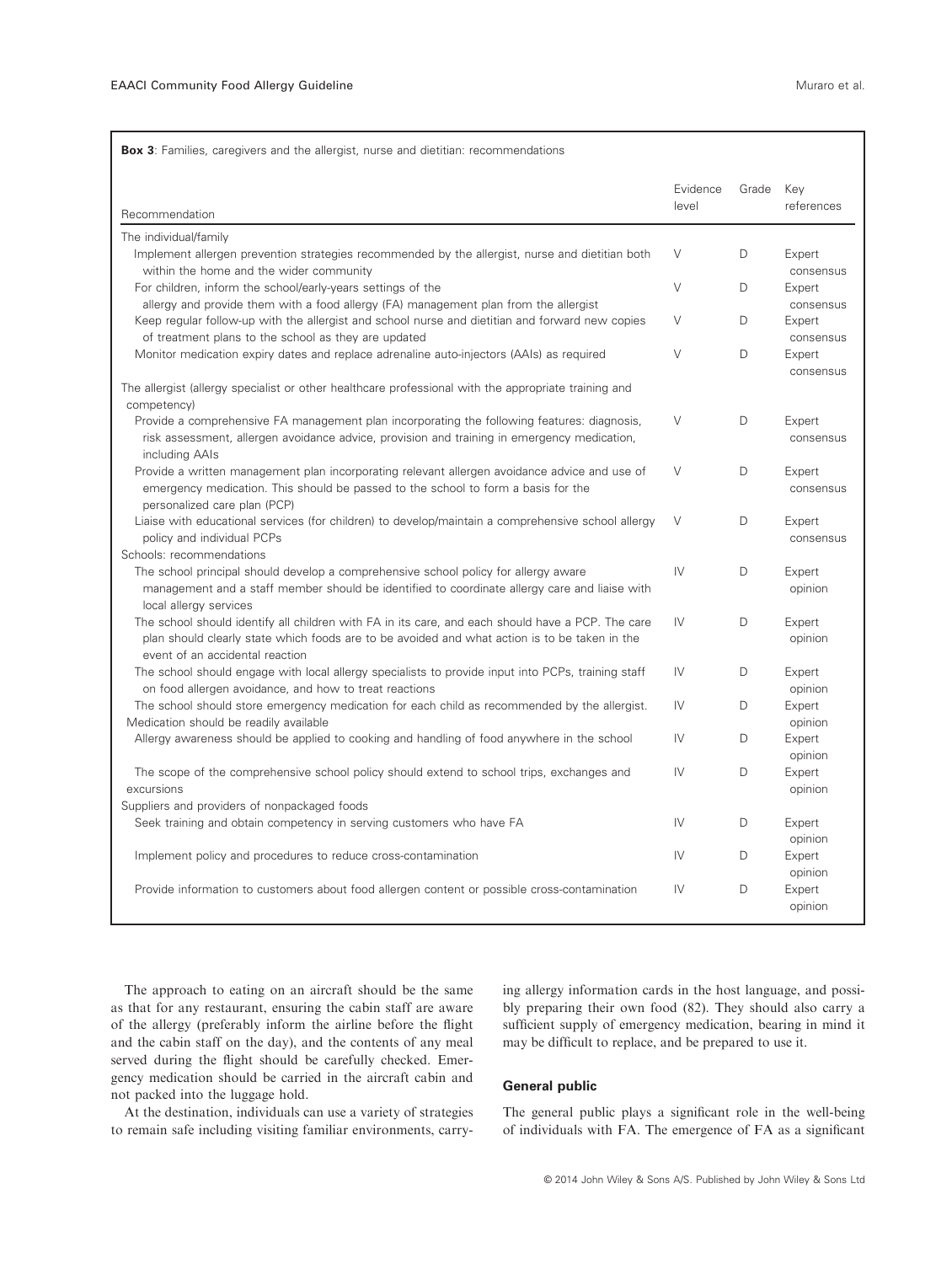| Recommendation                                                                                                                                                                                                                                  | Evidence<br>level | Grade | Barriers to<br>implementation                                                                                                                                                             | Facilitators to<br>implementation                                                                                                                                               | Audit criteria                                                                                             |
|-------------------------------------------------------------------------------------------------------------------------------------------------------------------------------------------------------------------------------------------------|-------------------|-------|-------------------------------------------------------------------------------------------------------------------------------------------------------------------------------------------|---------------------------------------------------------------------------------------------------------------------------------------------------------------------------------|------------------------------------------------------------------------------------------------------------|
| The individual/family<br>Implement allergen prevention<br>strategies recommended by the<br>allergist, nurse, and dietitian both<br>within the home and in the<br>wider community                                                                | V                 | D     | Lack of trained personnel<br>to explain the indications                                                                                                                                   | Education of the family<br>as a whole, including<br>caregivers through<br>specific educational<br>courses                                                                       | % of families<br>receiving proper<br>advice                                                                |
| For children, inform the school/<br>early-years settings of the allergy<br>and provide them with a food<br>allergy (FA) management plan<br>from the allergist                                                                                   | V                 | D     | Lack of allergists<br>Lack of time and<br>adequate knowledge<br>among primary care<br>physicians<br>Fear of stigma<br>Lack of proper legislation<br>implementing guidelines<br>for school | Education and training<br>of nurses and medical<br>students<br>Education on<br>psychological issues<br>and proper<br>communication<br>Implementation of<br>specific legislation | % of patients<br>with FA<br>management<br>plans at school                                                  |
| Keep regular follow-up with the<br>allergist and school nurse and<br>dietitian and forward new copies<br>of treatment plans to the school<br>as they are updated                                                                                | V                 | D     | Lack of communication<br>among stakeholders Lack<br>of trained personnel<br>Long waiting lists                                                                                            | Implementation of<br>proper communication<br>flow, for example,<br>Web-based intranet                                                                                           | % of school<br>receiving<br>updates directly                                                               |
| Monitor medication expiry dates<br>and replace adrenaline auto-<br>injectors (AAIs) as required<br>The allergist (allergy specialist or other<br>healthcare professional with the<br>appropriate training and competency)                       | $\vee$            | D     | Lack of knowledge that<br>AAIs expire, availability<br>and cost of auto-injectors                                                                                                         | Alert systems as<br>reminder, check at<br>each physician's visit                                                                                                                | % of patient with<br>AAI not expired                                                                       |
| Provide a comprehensive FA<br>management plan incorporating<br>the following features: diagnosis,<br>risk assessment, allergen<br>avoidance advice, provision and<br>training in emergency medication,<br>including AAIs                        | $\vee$            | D     | Lack of knowledge among<br>healthcare professionals,<br>lack of training                                                                                                                  | Education to primary<br>care physicians,<br>nurses, dietitians, and<br>medical students                                                                                         | % of patients<br>receiving an<br>adequate<br>comprehensive<br>consultation                                 |
| Provide a written management plan<br>incorporating relevant allergen<br>avoidance advice and use of<br>emergency medication. This<br>should be passed to the school<br>to form a basis for the<br>personalized care plan (PCP)                  | V                 | D     | Lack of trained personnel,<br>lack of adequate<br>communication with the<br>school                                                                                                        | Education to primary<br>care physicians,<br>nurses, dietitians, and<br>medical students                                                                                         | % of patients<br>receiving<br>management<br>plans                                                          |
| Liaise with educational services (for<br>children) to develop/maintain a<br>comprehensive school allergy<br>policy and individual PCPs                                                                                                          | V                 | D     | Lack of time and resources                                                                                                                                                                | Compensation for time<br>spent for educational<br>activity                                                                                                                      | % of<br>consultations to<br>school                                                                         |
| Schools: recommendations<br>The principal should develop a<br>comprehensive school policy for<br>allergy aware management and a<br>staff member should be<br>identified to coordinate allergy<br>care and liaise with local allergy<br>services | IV                | D     | Lack of specific national<br>guidelines for school<br>Liability issues for school<br>staff to be addressed                                                                                | Implementing national<br>quidelines for school                                                                                                                                  | % of national<br>countries with<br>guidelines for<br>school<br>% of schools<br>with<br>management<br>plans |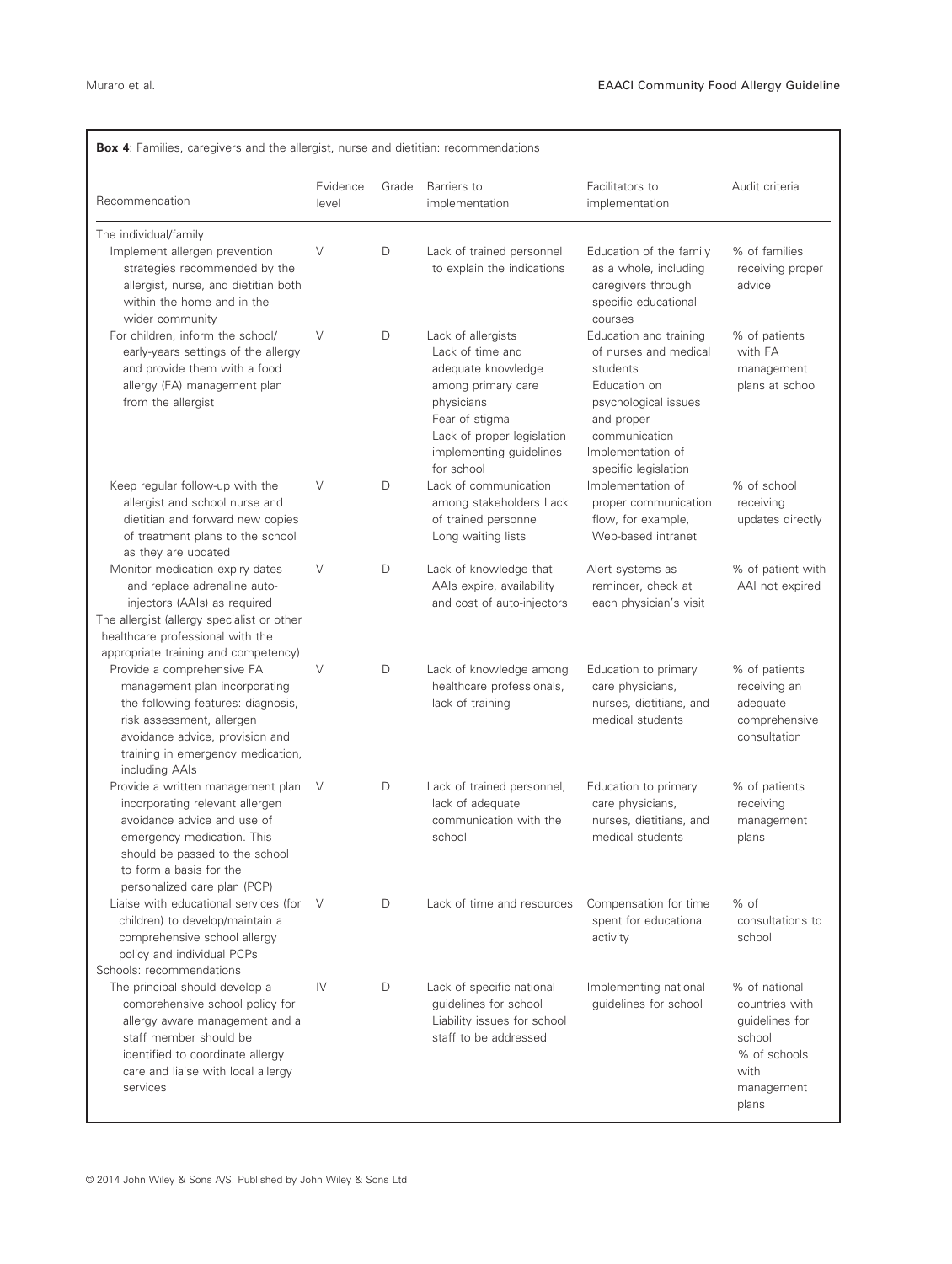|                                                                                                                                                                                                                                                      | Evidence      | Grade | Barriers to                                                                                                             | Facilitators to                                                                                                                      | Audit criteria                                                                                          |
|------------------------------------------------------------------------------------------------------------------------------------------------------------------------------------------------------------------------------------------------------|---------------|-------|-------------------------------------------------------------------------------------------------------------------------|--------------------------------------------------------------------------------------------------------------------------------------|---------------------------------------------------------------------------------------------------------|
| Recommendation                                                                                                                                                                                                                                       | level         |       | implementation                                                                                                          | implementation                                                                                                                       |                                                                                                         |
| The school should identify all<br>children with FA in its care, and<br>each should have a PCP. The<br>care plan should clearly state<br>which foods are to be avoided<br>and what action is to be taken in<br>the event of an accidental<br>reaction | IV            | D     | Lack of specific national<br>guidelines for school                                                                      | Implementing national<br>guidelines for school                                                                                       | % of national<br>countries with<br>quidelines for<br>school<br>% of children<br>correctly<br>identified |
| The school should engage with<br>local allergy specialists to provide<br>input into PCPs, training staff on<br>food allergen avoidance, and<br>how to treat reactions                                                                                | IV            | D     | Lack of specific national<br>guidelines for school                                                                      | Implementing national<br>guidelines for school                                                                                       | % of national<br>countries with<br>quidelines for<br>school<br>% of school<br>staff trained             |
| The school should store emergency<br>medication for each child as<br>recommended by the allergist.<br>Medication should be readily<br>available                                                                                                      | IV            | D     | Lack of specific national<br>quidelines for school                                                                      | Implementing national<br>quidelines for school                                                                                       | % of staff aware<br>of the<br>medication<br>storage and<br>expiry date                                  |
| Allergy awareness should be<br>applied to cooking and handling<br>of food anywhere in the school                                                                                                                                                     | IV            | D     | Lack of specific national<br>guidelines for school<br>Liability issues for school<br>staff to be addressed              | Implementing national<br>guidelines<br>Implementing<br>procedures                                                                    | % of school with<br>proper<br>procedures                                                                |
| The scope of the comprehensive<br>school policy should extend to<br>school trips, exchanges and<br>excursions<br>Suppliers and providers of<br>nonpackaged foods                                                                                     | $\mathsf{IV}$ | D     | Lack of specific national<br>guidelines for school<br>Liability issues for school<br>staff to be addressed              | Implementing national<br>quidelines<br>Implementing<br>procedures                                                                    | % of school with<br>proper<br>procedures                                                                |
| Seek training and obtain<br>competency in serving<br>customers who have FA                                                                                                                                                                           | $\mathsf{IV}$ | D     | Lack of awareness.<br>knowledge, and training,<br>lack of legislation                                                   | Educational courses                                                                                                                  | % of staff with<br>adequate<br>knowledge                                                                |
| Implement policy and procedures<br>to reduce cross-contamination                                                                                                                                                                                     | IV            | D     | Lack of awareness.<br>knowledge, and training,<br>lack of legislation, lack of<br>funding for educational<br>activities | Educational courses on<br>national basis funded<br>by the Government or<br>charities<br>Implementation of<br>policies and procedures | % of policies and<br>procedures<br>developed and<br>implemented                                         |
| Provide information to customers<br>about food allergen content or<br>possible cross-contamination                                                                                                                                                   | IV            | D     | Lack of awareness,<br>knowledge, and training,<br>lack of legislation                                                   | Educational courses on<br>national basis funded<br>by the Government or<br>charities<br>Implementation of<br>policies and procedures | % of customers<br>receiving proper<br>management                                                        |

public health problem has been relatively recent and is accompanied by increasing interest from the mass media and the commercial sector, as policymakers respond to the demands of affected individuals (82). Food allergy has become an important issue on the regulatory agenda, particularly in the UK, Canada, the USA, New Zealand, and Australia (83). In order to respond appropriately to the

growing prevalence of food allergies, decision-makers must balance protecting the affected population, while accommodating the general public's needs.

Improved FA knowledge among the general public is desirable. A Web-based survey of the general US population showed that familiarity and prior training in FA management were associated with higher knowledge scores.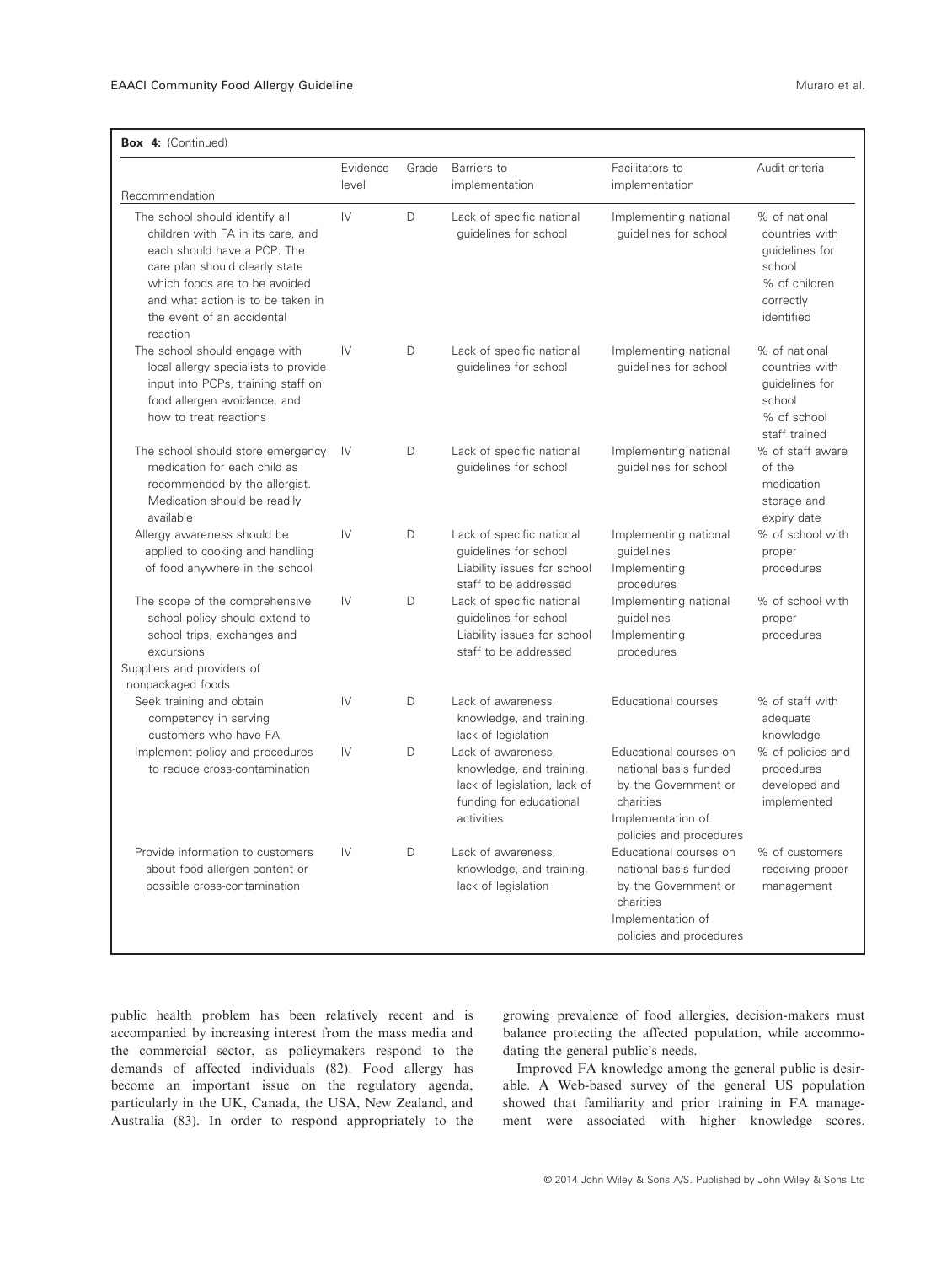However, respondents tended to minimize the stigma associated with FA and oppose FA policies in schools, such as nut bans or special FA tables (84).

The introduction of public health policies to protect foodallergic individuals should be based on the best available data and expert consensus. Currently, many policies and regulations are being implemented in public spaces (schools, restaurants) despite the lack of scientific consensus (85) (Box 3). Consequently, these policies are often perceived as extreme in the literature, in the media, and by the nonallergic population (86). The inflated perception of risk of severe food allergies in the general population (85, 87) has resulted in several debates related to protection vs rights, particularly around the policies developed in response to the disproportionate burden of food allergies in children (88).

In addition, social exclusion (such as parents reluctant to invite a child with allergies, prohibited trips and activities or reduced career options in the longer term) is a growing problem that needs to be addressed at the societal level. In the meantime, careful planning such as training the staff who will be accompanying the allergic child in the trip in allergen avoidance on symptoms recognition and emergency medication should overcome some situations of social exclusion.

# Concluding remarks

Food allergy reactions commonly occur outside hospitals and the home environment. Food allergies are now seen as a health risk and there is a growing interest from the general public, mass media, and the commercial sector. Community exposure, traveling abroad, and lack of information from healthcare providers are factors that place food-allergic patients at greater risk of severe or fatal anaphylaxis. In the community, many stakeholders need to work together to reduce the risk of allergic reactions to foods and to manage any that occur.

The ability of the parents of children with food allergies to assess the risk and manage their child's condition is highly dependent on the parental knowledge, attitudes, support of family/friends/others including support organizations and beliefs of FA. School nurses and teachers play a key role in managing young students with food allergies. For older students, self-management should be encouraged. Policies regarding FA management in schools range widely and are often inadequate if not made in conjunction with an informed clinician.

Many retail catering facilities are poorly prepared to handle the advent of anaphylaxis, and the staffs often have poor or truncated knowledge on acute or preventive management of FA. Businesses such as restaurants and takeaways have no legal obligation to warn customers about potential allergen content. The need for more training for restaurant/ cafeteria/fast-food/takeaway staff and consumer caution on food allergen content and staff knowledge gaps remains high.

Communication patterns of food-allergic patient within the general community may be hampered by legitimate everyday social considerations such as embarrassment, choice, spontaneity, and discrimination. Increased FA

knowledge among the general public is required; nevertheless, the needs and rights of the nonallergic population should be taken into consideration as well. Instead of being blatantly discriminatory, policies should be structured around ethical principles of confidentiality and anonymity, fairness, avoiding stigmatization, and empowerment of the patients.

However, implementing proper risk management strategies should be evidence based. The paucity of randomized–controlled studies on evaluation of effectiveness and cost-effectiveness of such interventions has so far restricted the grade of recommendations, mainly at the level of expert consensus. As a consequence, the adoption of procedures has been limited to very few countries. The time has come to undertake efforts to address properly these issues in order to fulfill adequate safety measures in the community at-large worldwide (Box 4).

# Expert panel

We are grateful to the expert panel for providing expert feedback on the final draft of the paper: Magnus Borres (Uppsala University, Uppsala), Anna Breborowicz (Poznan University of Medical Sciences, Poznan, Poland), Chun-Han Chan (Food Standards Agency, London), M. Hazel Gowland (Anaphylaxis Campaign, Farnborough), Matt Greenhawt (The University of Michigan Medical School, and the University of Michigan Health System, Ann Arbor), Ruchi Gupta (Northwestern University Feinberg School of Medicine, Chicago; Ann & Robert H. Lurie Children's Hospital of Chicago, Chicago), Marcia Podestà (Food Allergy Italia).

# Acknowledgments

We would like to acknowledge the support of EAACI and the EAACI Food Allergy and Anaphylaxis Guidelines Group in developing these guidelines. We would like to thank Dr. Cristina Ranzato for her insights and advice on public health issues and Ms Catherine Crowley for her administrative help in preparing the guidelines. We would also like to thank our EAACI taskforce members and the EAACI Executive Committee for their helpful comments and suggestions.

# Author contributions

Antonella Muraro, Chair of the EAACI Food Allergy and Anaphylaxis Guidelines Initiative, has steered and coordinated the publication. Ioana Agache and Andy Clark wrote the first draft of the manuscript. All authors participated in the revision of the manuscript including the discussion of the recommendations and gaps.

# Conflicts of interest

Antonella Muraro has provided scientific advice for Meda. Graham Roberts has provided scientific advice for Danone and ALK-Abelló; Thermo Fisher and ALK-Abelló have pro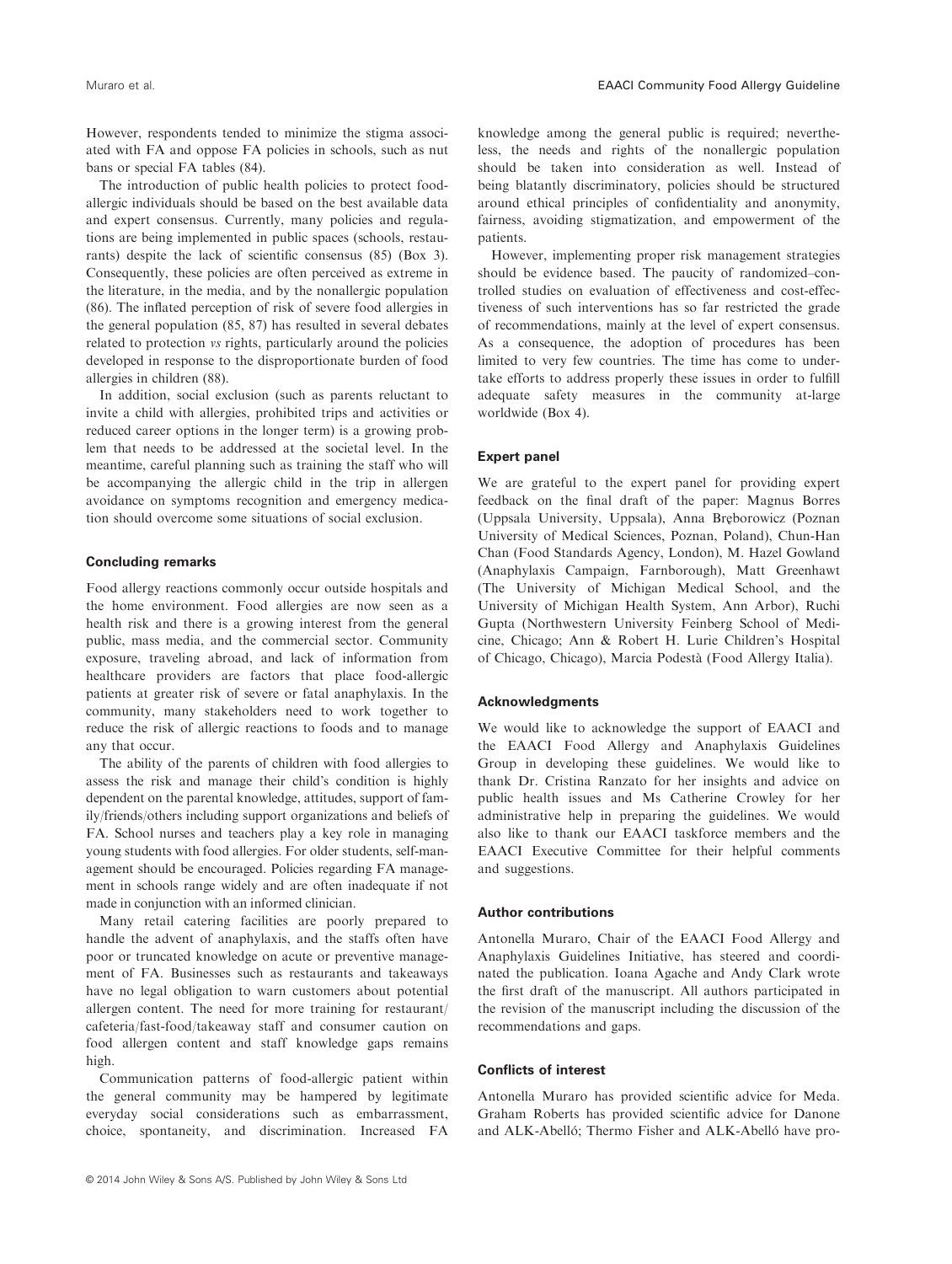vided consumables for their research activities. Jonathan O'B. Hourihane has received speaker fees from Mead Johnson, Nutricia, MSD, Pfizer, ALK-Abelló, and Stallergenes; Thermo Fisher has provided consumables for their research activities. Luis Miguel Borrego has received honoraria for lectures from MSD. Sabine Schnadt has support for travel to EAACI congress from Peanut Council and Novartis. Ioana Agache, Jennette Higgs, Angel Mazon, Magnus Wickman, Maria Said, Davide Parmigiani, Andrew Clark, Cezmi Akdis, Berber Vlieg-Boerstra, Penny Jorgensen, Harmieke van Os-Medendorp and Aziz Sheikh have no conflict of interests in relation to this manuscript.

#### References

- 1. Eigenmann PA, Zamora SA. An internet-based survey on the circumstances of food-induced reactions following the diagnosis of IgE-mediated food allergy. Allergy 2002;57:449–453.
- 2. Muraro A, Clark A, Beyer K, Borrego LM, Borres M, LødrupCarlsen KC et al. The management of the allergic child at school: EAACI/GA2LEN Task Force on the allergic child at school. Allergy 2010;65:681–689.
- 3. Gupta R, Sheikh A, Strachan D, Anderson HR. Increasing hospital admissions for systemic allergic disorders in England: analysis of national admissions data. BMJ 2003;327:1142–1143.
- 4. Nowak-Wegrzyn A, Sampson HA. Adverse reactions to foods. Med Clin North Am 2006;90:97–127.
- 5. Bidat E. Food allergy in children. Arch Pediatr 2006;13:1349–1353.
- 6. Nwaru BI, Hickstein L, Panesar SS, Muraro A, Werfel T, Cardona V et al. The epidemiology of food allergy in Europe: a systematic review and meta-analysis. Allergy 2014;69:62–75.
- 7. Mehl A, Wahn U, Niggemann B. Anaphylactic reactions in children-a questionnairebased survey in Germany. Allergy 2005;60:1440–1445.
- 8. Vetander M, Helander D, Flodström C, Ostblom E, Alfvén T, Ly DH et al. Anaphylaxis and reactions to foods in children – a population-based case study of emergency department visits. Clin Exp Allergy 2012;42:568–577.
- 9. Beyer K, Eckermann O, Hompes S, Grabenhenrich L, Worm M. Anaphylaxis in an emergency setting – elicitors, therapy and incidence of severe allergic reactions. Allergy 2012;67:1451–1456.
- 10. Cox HE. Food allergy as seen by an allergist. J Pediatr Gastroenterol Nutr 2008;47 (Suppl 2):S45–S48.
- 11. Novembre E, Cianferoni A, Bernardini R et al. Anaphylaxis in children: clinical and allergologic features. Pediatrics 1998;101:E8.
- 12. Moneret-Vautrin DA, Kanny G, Morisset M, Flabbee J, Guénard L, Beaudouin E et al. Food anaphylaxis in schools: evaluation of the management plan and the efficiency of the emergency kit. Allergy 2001;56:1071–1076.
- 13. Rankin KE, Sheikh A. Serious shortcomings in the management of children with anaphylaxis in Scottish schools. PLoS Med 2006;3:e326.
- 14. McIntyre CL, Sheetz AH, Carroll CR, Young MC. Administration of epinephrine for life-threatening allergic reactions in school settings. Pediatrics 2005;116:1134– 1140.
- 15. Bock SA, Munoz-Furlong A, Sampson HA. ~ Further fatalities caused by anaphylactic reactions to food, 2001–2006. J Allergy Clin Immunol 2007;119:1016–1018.
- 16. Young MC, Muñoz-Furlong A, Sicherer SH. Management of food allergies in schools: a perspective for allergists. *J Allergy* Clin Immunol 2009;124:175–182.
- 17. Burks W, Ballmer-Weber BK. Food allergy. Mol Nutr Food Res 2006;50:595–603.
- 18. Allen KJ, Hill DJ, Heine RG. Food allergy in childhood. Med J Aust 2006;185:394–400.
- 19. Uguz A, Lack G, Pumphrey R, Ewan P, Warner J, Dick J et al. Allergic reactions in the community: a questionnaire survey of members of the anaphylaxis campaign. Clin Exp Allergy 2005;35:746–750.
- 20. AAAAI Board of Directors, American Academy of Allergy, Asthma and Immunology. Anaphylaxis in schools and other childcare settings. J Allergy Clin Immunol 1998;102:173–176.
- 21. School guidelines for managing students with food allergies. School Nurse News 2002;19:10.
- 22. School guidelines for managing students with food allergies. School Nurse News 2006;23:13–14.
- 23. School guidelines for managing students with food allergies. School Nurse News 2007;24:8, 11.

## Supporting Information

Additional Supporting Information may be found in the online version of this article:

Data S1. Methods.

Table S1. Assigning levels of evidence and recommendations.

Table S2. Suggested elements of food allergy policy for schools.

Table S3. Gaps and research families, caregivers and the allergist.

- 24. Robinson JM, Ficca M. Managing the student with severe food allergies. J Sch Nurs 2012;28:187–194.
- 25. Pumphrey RS, Gowland MH. Further fatal allergic reactions to food in the United Kingdom, 1999–2006. J Allergy Clin Immunol 2007;119:1018–1019.
- 26. Kapoor S, Roberts G, Bynoe Y, Gaughan M, Habibi P, Lack G. Influence of a multidisciplinary paediatric allergy clinic on parental knowledge and rate of subsequent allergic reactions. Allergy 2004;59:185–191.
- 27. Muñoz-Furlong A, Weiss CC. Characteristics of food-allergic patients placing them at risk for a fatal anaphylactic episode. Curr Allergy Asthma Rep 2009;9:57–63.
- 28. Imamura T, Kanagawa Y, Ebisawa M. A survey of patients with self-reported severe food allergies in Japan. Pediatr Allergy Immunol 2008;19:270–274.
- 29. Sampson MA, Muñoz-Furlong A, Sicherer SH. Risk-taking and coping strategies of adolescents and young adults with food allergy. J Allergy Clin Immunol 2006;117:1440–1445.
- 30. Gallagher M, Worth A, Cunningham-Burley S, Sheikh A. Epinephrine auto-injector use in adolescents at risk of anaphylaxis: a qualitative study in Scotland, UK. Clin Exp Allergy 2011;41:869–877.
- 31. Gallagher M, Worth A, Cunningham-Burley S, Sheikh A. Strategies for living with the risk of anaphylaxis in adolescence: qualitative study of young people and their parents. Prim Care Respir J 2012;21:392– 397.
- 32. Centers for Disease Control and Prevention. Voluntary Guidelines for Managing Food Allergies in Schools and Early Care and Education Programs. Washington, DC: US Department of Health and Human Services, 2013. Available at: http://www.cdc.gov/ healthyyouth/foodallergies/pdf/13\_243135\_ A\_Food\_Allergy\_Web\_508.pdf.
- 33. Soares-Weiser K, Takwoingi Y, Panesar SS, Muraro A, Werfel T, Hoffmann-Sommergruber K et al. The diagnosis of food allergy: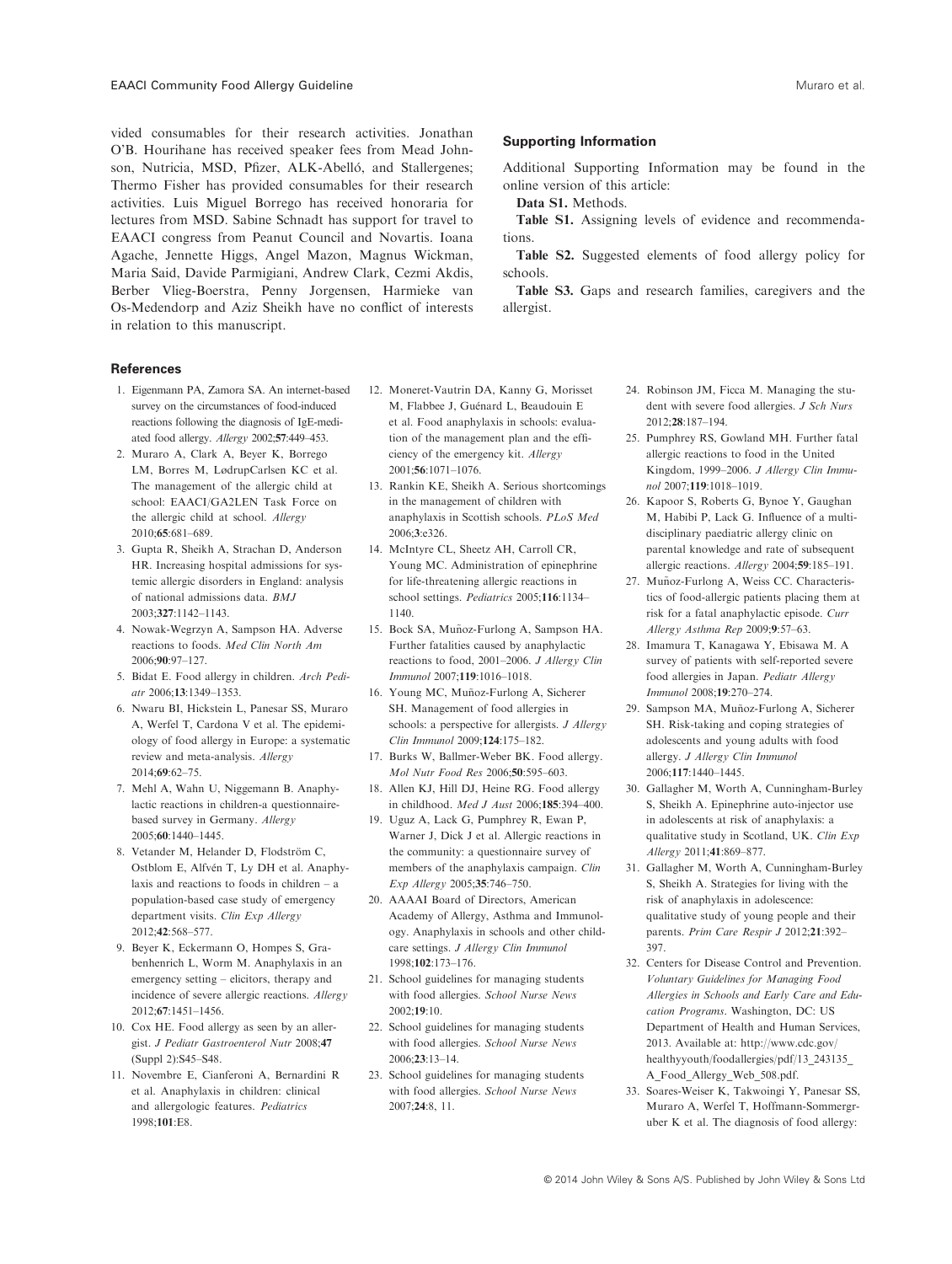a systematic review and meta-analysis. Allergy 2014;69:76–86.

- 34. de Silva D, Geromi M, Panesar SS, Muraro A, Werfel T, Hoffmann-Sommergruber K et al. Acute and long-term management of food allergy: systematic review. Allergy 2014;69:159–167.
- 35. Clark AT, Ewan PW. Good prognosis, clinical features, and circumstances of peanut and tree nut reactions in children treated by a specialist allergy center. J Allergy Clin Immunol 2008;122:286–289.
- 36. Knibb RC, Semper H. Impact of suspected food allergy on emotional distress and family life of parents prior to allergy diagnosis. Pediatr Allergy Immunol 2013;24:798–803.
- 37. Dhami S, Panesar SS, Roberts G, Muraro A, Worm M, Bilò MB et al. Management of anaphylaxis: a systematic review. Allergy 2014;69:168–175.
- 38. Health Council of the Netherlands. Food Allergy. The Hague: Health Council of the Netherlands, 2007: publication no. 2007/07.
- 39. Flokstra-de Blok BM, Doriene van Ginkel C, Roerdink EM, Kroeze MA, Stel AA, van der Meulen GN et al. Extremely low prevalence of epinephrine autoinjectors in highrisk food-allergic adolescents in Dutch high schools. Pediatr Allergy Immunol 2011;22:374.
- 40. Noimark L, Wales J, Du Toit G, Pastacaldi C, Haddad D, Gardner J et al. The use of adrenaline autoinjectors by children and teenagers. Clin Exp Allergy 2012;42:284–292.
- 41. Arkwright PD, Farragher AJ. Factors determining the ability of parents to effectively administer intramuscular adrenaline to food allergic children. Pediatr Allergy Immunol 2006;17:227–229.
- 42. Kim JS, Sinacore JM, Pongracic JA. Parental use of EpiPen for children with food allergies. J Allergy Clin Immunol 2005;116:164–168.
- 43. Gupta RS, Springston EE, Smith B, Kim JS, Pongracic JA, Wang X et al. Food allergy knowledge, attitudes, and beliefs of parents with food-allergic children in the United States. Pediatr Allergy Immunol 2010;21:927– 934.
- 44. Weiss C, Muñoz-Furlong A, Furlong TJ, Arbit J. Impact of food allergies on school nursing practice. J Sch Nurs 2004;20:268–278.
- 45. Polloni L, Lazzarotto F, Toniolo A, Ducolin G, Muraro A. What do school personnel know, think and feel about food allergies? Clin Transl Allergy 2013;3:39.
- 46. Greenhawt MJ, Singer AM, Baptist AP. Food allergy and food allergy attitudes among college students. J Allergy Clin Immunol 2009;124:323–327.
- 47. Ercan H, Ozen A, Karatepe H, Berber M, Cengizlier R. Primary school teachers' knowledge about and attitudes toward ana-

phylaxis. Pediatr Allergy Immunol 2012;23:428–432.

- 48. Behrmann J. Ethical principles as a guide in implementing policies for the management of food allergies in schools. J Sch Nurs 2010;26:183–193.
- 49. Pouessel G, Deschildre A, Castelain C, Sardet A, Sagot-Bevenot S, de Sauve-Boeuf A et al. Parental knowledge and use of epinephrine auto-injector for children with food allergy. Pediatr Allergy Immunol 2006;17:221–226.
- 50. Clark S, Camargo CA Jr. Emergency management of food allergy: systems perspective. Curr Opin Allergy Clin Immunol 2005;5:293– 298.
- 51. Cavanaugh R, Strickland CJ. Research to practice: developing an integrated anaphylaxis education curriculum for school nurses. J Sch Nurs 2011;27:197–208.
- 52. Clarke S. AllergyWise online training and resources for healthcare professionals. Available at: http://www.anaphylaxis.org.uk/ healthcare/allergywise-training/allergywise-online-training-and-resources-for-health care-professionals.
- 53. Pulcini JM, Sease KK, Marshall GD. Disparity between the presence and absence of food allergy action plans in one school district. Allergy Asthma Proc 2010;31:141–146.
- 54. Shemesh E, Annunziato RA, Ambrose MA, Ravid NL, Mullarkey C, Rubes M et al. Child and parental reports of bullying in a consecutive sample of children with food allergy. Pediatrics 2013;131:e10–e17.
- 55. Lieberman JA, Weiss C, Furlong TJ, Sicherer M, Sicherer SH. Bullying among pediatric patients with food allergy. Ann Allergy Asthma Immunol 2010;105:282–286.
- 56. Gadin KG, Weiner G, Ahlgren C. Young students as participants in school health promotion: an intervention study in a Swedish elementary school. Int J Circumpolar Health 2009;68:498–507.
- 57. Standage M, Cumming SP, Gillison FB. A cluster randomized controlled trial of the be the best you can be intervention: effects on the psychological and physical well-being of school children. BMC Public Health 2013;13:666.
- 58. Fenton NE, Elliott SJ, Cicutto L, Clarke AE, Harada L, McPhee E. Illustrating risk: anaphylaxis through the eyes of the food-allergic child. Risk Anal 2011;31:171– 183.
- 59. Spina JL, McIntyre CL, Pulcini JA. An intervention to increase high school students' compliance with carrying auto-injectable epinephrine: a MASNRN study. J Sch Nurs 2012;28:230–237.
- 60. Frost DW, Chalin CG. The effect of income on anaphylaxis preparation and management

plans in Toronto primary schools. Can J Public Health 2005;96:250–253.

- 61. Furlong TJ, DeSimone J, Sicherer SH. Peanut and tree nut allergic reactions in restaurants and other food establishments. J Allergy Clin Immunol 2001;108: 867–870.
- 62. Leftwich J, Barnett J, Muncer K, Shepherd R, Raats MM, Hazel Gowland M et al. The challenges for nut-allergic consumers of eating out. Clin Exp Allergy 2011;41:243– 249.
- 63. Anandan C, Sheikh A. European developments in labelling allergenic foods. BMJ 2005;331:1155–1156.
- 64. The provision of allergen information for non pre-packed foods. Food Standards Agency, 2008. Available at: http://food.gov. uk/business-industry/guidancenotes/labelregs guidance/nonprepacked#.U38p8S\_3PLk.
- 65. Zurzolo GA, Mathai ML, Koplin JJ, Allen KJ. Hidden allergens in foods and implications for labelling and clinical care of food allergic patients. Curr Allergy Asthma Rep 2012;12:292–296.
- 66. Taylor SL, Baumert JL. Cross-contamination of foods and implications for food allergic patients. Curr Allergy Asthma Rep 2010;10:265–270.
- 67. Eller E, Hansen TK, Bindslev-Jensen C. Clinical thresholds to egg, hazelnut, milk and peanut: results from a single-center study using standardized challenges. Ann Allergy Asthma Immunol 2012;108:332–336.
- 68. Hompes S, Dölle S, Grünhagen J, Grabenhenrich L, Worm M. Elicitors and co-factors in food-induced anaphylaxis in adults. Clin Transl Allergy 2013;3:38.
- 69. Cardona V, Luengo O, Garriga T, Labrador-Horrillo M, Sala-Cunill A, Izquierdo A et al. Co-factor-enhanced food allergy. Allergy 2012;67:1316–1318.
- 70. van der Veen MJ, van Ree R, Aalberse RC, Akkerdaas J, Koppelman SJ, Jansen HM et al. Poor biologic activity of cross-reactive IgE directed to carbohydrate determinants of glycoproteins. J Allergy Clin Immunol 1997;100:327–334.
- 71. Ferreira CT, Seidman E. Food allergy: a practical update from the gastroenterological viewpoint. J Pediatr (Rio J)  $2007;83:7-20$ .
- 72. Ahuja R, Sicherer SH. Food-allergy management from the perspective of restaurant and food establishment personnel. Ann Allergy Asthma Immunol 2007;98:344–348.
- 73. Bailey S, Albardiaz R, Frew AJ, Smith H. Restaurant staff's knowledge of anaphylaxis and dietary care of people with allergies. Clin Exp Allergy 2011;41:713–717.
- 74. Leitch IS, Walker MJ, Davey R. Food allergy: gambling your life on a take-away meal. Int J Environ Health Res 2005;15:79–87.